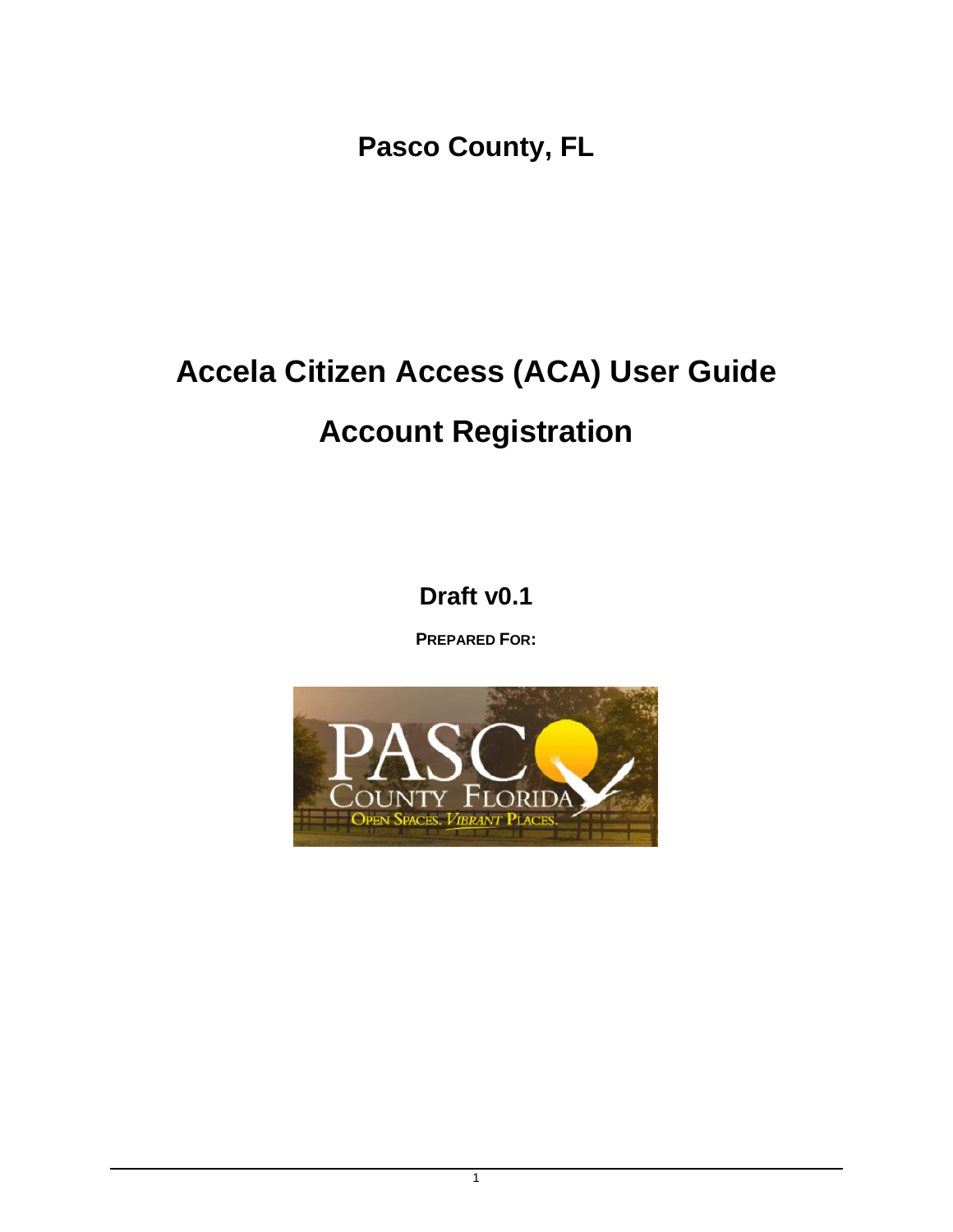## **Contents**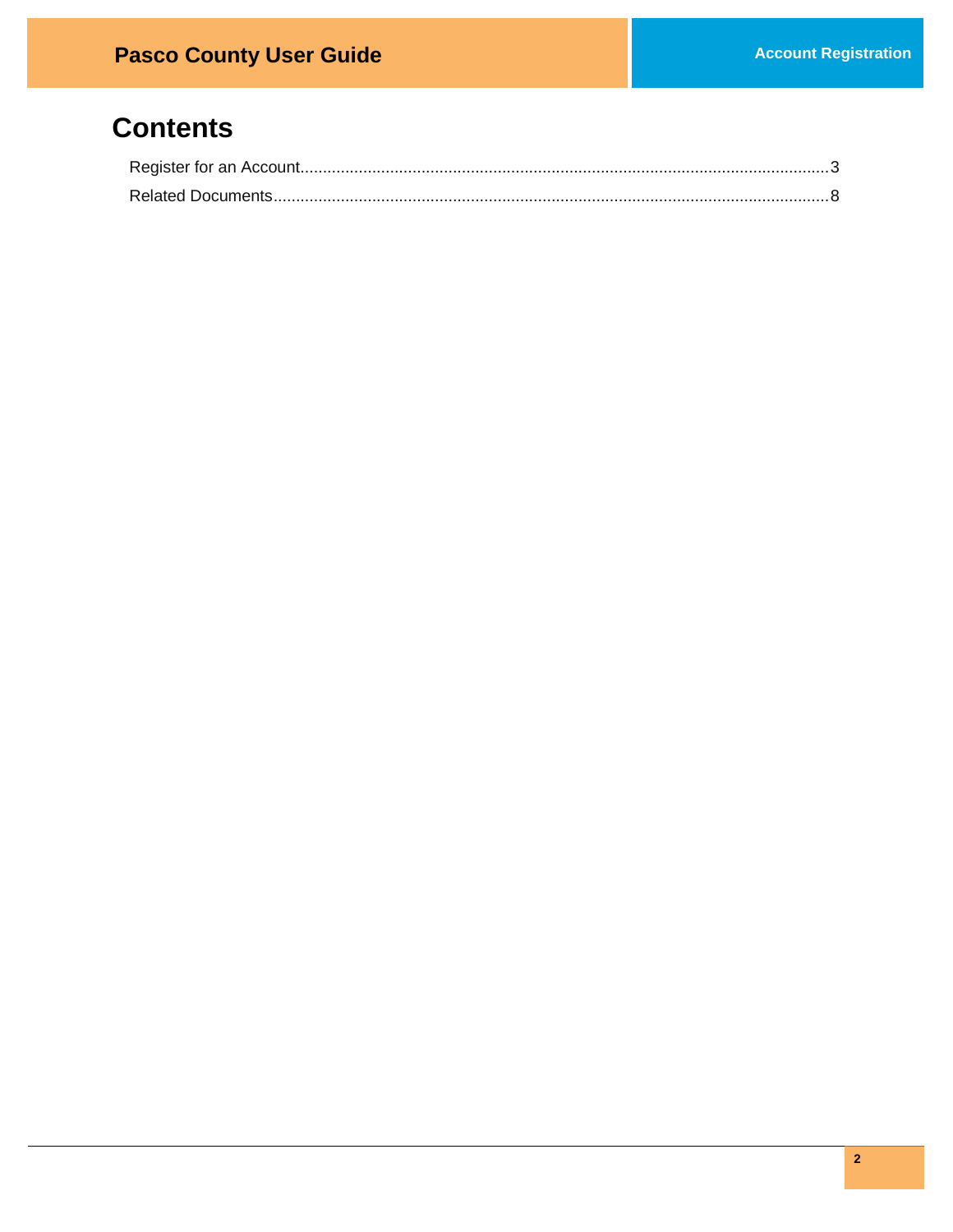### <span id="page-2-0"></span>**Register for an Account**

- 1. Access the Pasco County Web Portal at: <https://permits.pascocountyfl.net/CitizenAccess/Default.aspx>
- 2. Select **Register for an Account** or New Users: **Register for an Account.**

| <b>OVEN SINCES. VIBRANT PLACES.</b> |                                                                                                                                                                                                                                                                                                                                                                                                                                                                                                                                                                                                                                                                                                                                                                                                                                                                                                                                |                                                                                                                                                                                                                                                                |
|-------------------------------------|--------------------------------------------------------------------------------------------------------------------------------------------------------------------------------------------------------------------------------------------------------------------------------------------------------------------------------------------------------------------------------------------------------------------------------------------------------------------------------------------------------------------------------------------------------------------------------------------------------------------------------------------------------------------------------------------------------------------------------------------------------------------------------------------------------------------------------------------------------------------------------------------------------------------------------|----------------------------------------------------------------------------------------------------------------------------------------------------------------------------------------------------------------------------------------------------------------|
|                                     | Planning<br>Home                                                                                                                                                                                                                                                                                                                                                                                                                                                                                                                                                                                                                                                                                                                                                                                                                                                                                                               | Register for an Account Login                                                                                                                                                                                                                                  |
|                                     | Welcome to the new Citizen Portal<br>We are pleased to offer our citizens, businesses, and visitors access to government services online, 24 hours a day, 7 days a week.<br>In partnership with Accela, Inc., we are fulfilling our promise to deliver powerful e-government services and provide valuable information about the community<br>while making your interactions with us more efficient, convenient, and interactive. To use ALL the services we provide you must register and create a user account.<br>You can view information, get questions answered and have limited services as an anonymous user. We trust this will provide you with a new, higher level of service<br>that makes living and working in our community a more enjoyable experience.<br>What would you like to do today?<br>To get started, select one of the services listed below:<br><b>General Information</b><br>Create an Application | Login<br>User Name or E-mail:<br><b>Password:</b><br>Login »<br>Remember me on this computer<br>I've forgotten my password<br>New Users: Register for an Account<br>Notice - Supported Browsers are:<br>Internet Explorer 11<br>Google Chrome 55<br>Firefox 47 |
|                                     |                                                                                                                                                                                                                                                                                                                                                                                                                                                                                                                                                                                                                                                                                                                                                                                                                                                                                                                                | Safari 10<br>Opera 29<br>Edge (MS Windows 10)<br>For website Technical Issues, please email:<br>PCOnlinePermit@pascocountyfl.net<br>and please provide pictures, if possible.                                                                                  |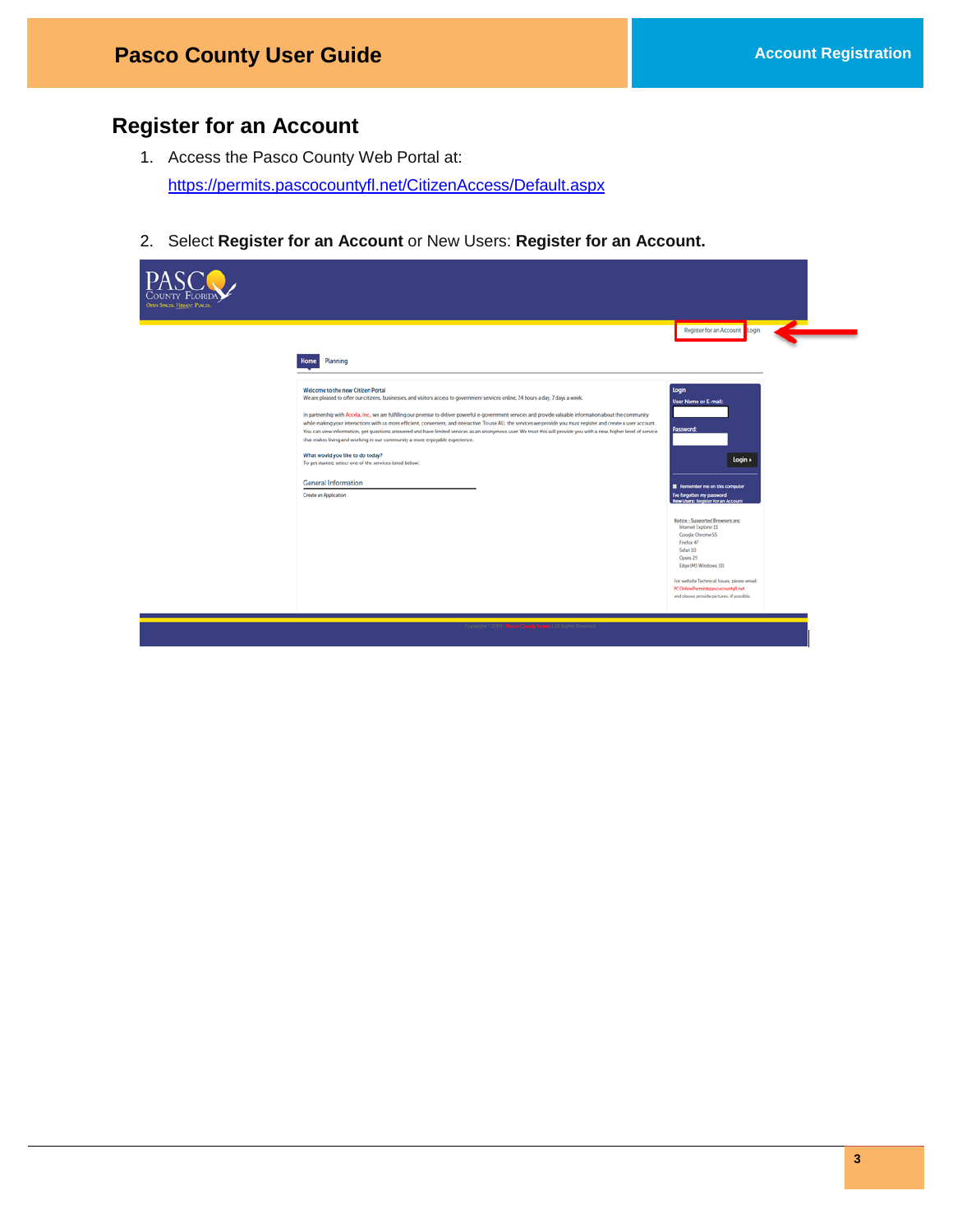3. Read and accept the General Disclaimer, click **Continue Registration.**

| https://acapasco.scubeenterprise.com/CitizenAccess/Default.aspx |  |
|-----------------------------------------------------------------|--|
|                                                                 |  |

| ES | My page - Redmine | $\Box$ Jeffco<br>Suffolk Coscube OneDrive<br>Pasco County - Issue<br>$\left  \mathbf{P} \right $ paychex<br>$\bullet$ How far did I run? - $\subset$<br>Pasco co<br>$\approx$                                                                                                                                                                                                                                                                                                                                          |
|----|-------------------|------------------------------------------------------------------------------------------------------------------------------------------------------------------------------------------------------------------------------------------------------------------------------------------------------------------------------------------------------------------------------------------------------------------------------------------------------------------------------------------------------------------------|
|    |                   | <b>Return to City of Metropolis</b>                                                                                                                                                                                                                                                                                                                                                                                                                                                                                    |
|    |                   | <b>Register for an Account</b> Login                                                                                                                                                                                                                                                                                                                                                                                                                                                                                   |
|    |                   |                                                                                                                                                                                                                                                                                                                                                                                                                                                                                                                        |
|    |                   | <b>Planning</b><br>Home                                                                                                                                                                                                                                                                                                                                                                                                                                                                                                |
|    |                   | Advanced Search v                                                                                                                                                                                                                                                                                                                                                                                                                                                                                                      |
|    |                   | <b>Account Registration</b>                                                                                                                                                                                                                                                                                                                                                                                                                                                                                            |
|    |                   | You will be asked to provide the following information to open an account:                                                                                                                                                                                                                                                                                                                                                                                                                                             |
|    |                   | . Choose a user name and password<br>• Personal and Contact Information<br>• License Numbers if you are registering as a licensed professional (optional)                                                                                                                                                                                                                                                                                                                                                              |
|    |                   | Please review and accept the terms below to proceed.                                                                                                                                                                                                                                                                                                                                                                                                                                                                   |
|    |                   | <b>General Disclaimer</b><br>While the Agency attempts to keep its Web information accurate and timely, the<br>Agency neither warrants nor makes representations as to the functionality or<br>condition of this Web site, its suitability for use, freedom from interruptions or<br>from computer virus, or non-infringement of proprietary rights. Web materials<br>have been compiled from a variety of sources and are subject to change without<br>notice from the Agency as a result of updates and corrections. |
|    |                   | have read and accepted the above terms.                                                                                                                                                                                                                                                                                                                                                                                                                                                                                |
|    |                   | <b>Continue Registration »</b>                                                                                                                                                                                                                                                                                                                                                                                                                                                                                         |

4. Enter the information required as shown below are indicated by a **red** asterisk.

| <b>Call TREES</b> A My page - Redmine <b>Reserve A Section</b> Pasco co <b>Reserve A</b> Scube OneDrive <b>A</b> Pasco County - Issue |                                                                                      |             |                               | <b>P</b> paychex $\bullet$ How far did I run? - $\circ$ |
|---------------------------------------------------------------------------------------------------------------------------------------|--------------------------------------------------------------------------------------|-------------|-------------------------------|---------------------------------------------------------|
|                                                                                                                                       | <b>Planning</b><br><b>Home</b>                                                       |             |                               |                                                         |
|                                                                                                                                       | Advanced Search v                                                                    |             |                               |                                                         |
|                                                                                                                                       | <b>Account Registration Step 2:</b><br><b>Enter/Confirm Your Account Information</b> |             | * indicates a required field. |                                                         |
|                                                                                                                                       | <b>Login Information</b>                                                             |             |                               |                                                         |
|                                                                                                                                       | *User Name:                                                                          | $\odot$     |                               |                                                         |
|                                                                                                                                       | * E-mail Address:                                                                    |             |                               |                                                         |
|                                                                                                                                       | *Password:                                                                           | ര           |                               |                                                         |
|                                                                                                                                       | Password Strength<br><b>Requirements</b><br>* Type Password Again:                   |             |                               |                                                         |
|                                                                                                                                       | * Enter Security Question:                                                           | $\circledR$ |                               |                                                         |
|                                                                                                                                       | *Answer:                                                                             | $^{\circ}$  |                               |                                                         |
|                                                                                                                                       | <b>Contact Information</b>                                                           |             |                               |                                                         |
|                                                                                                                                       | Choose how to fill in your contact information.                                      |             |                               |                                                         |
|                                                                                                                                       |                                                                                      |             |                               |                                                         |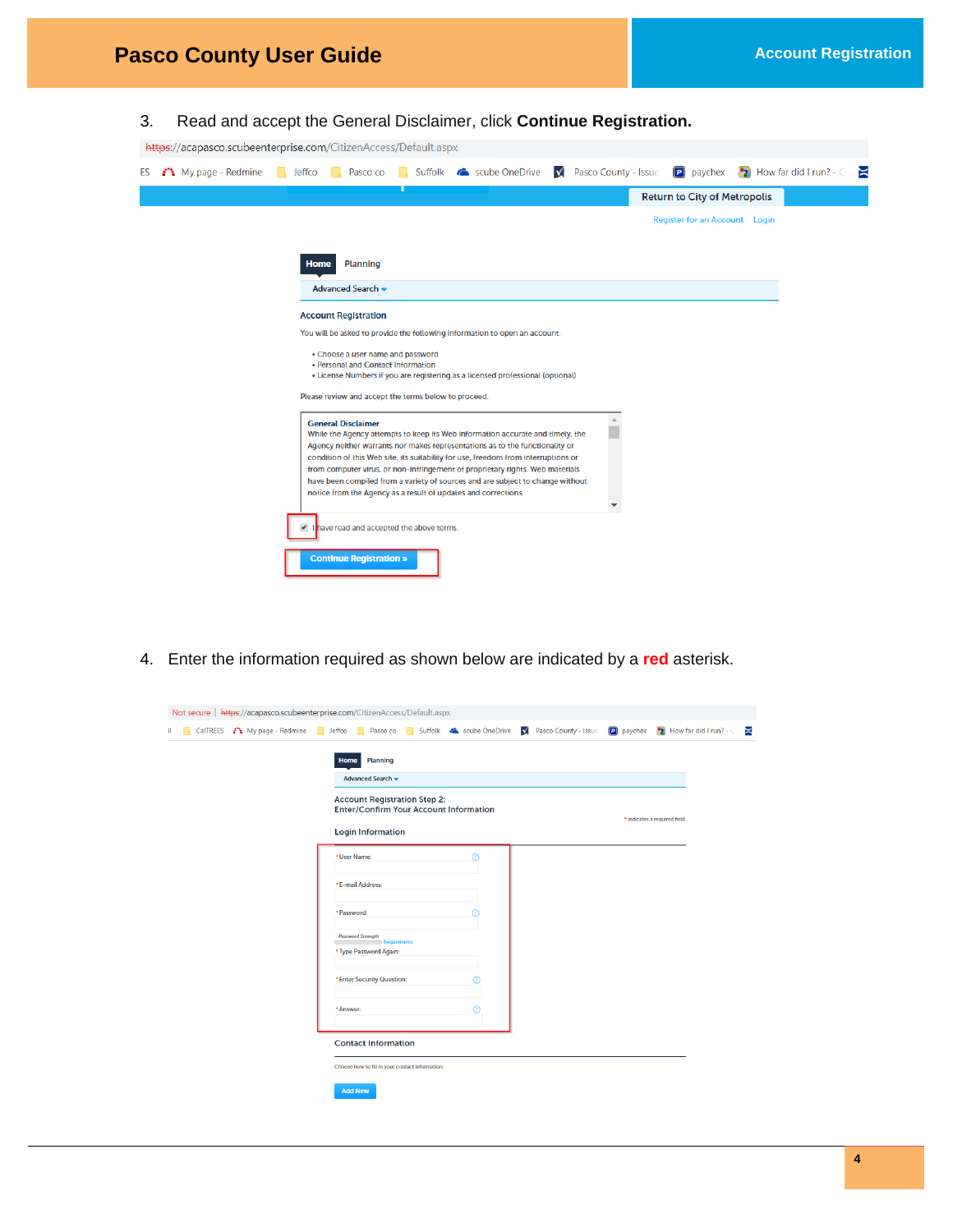5. Click **Add New** contact and select Type **Individual** or **Organization.**

à.

|                     | <b>Select Contact Type</b> | × |
|---------------------|----------------------------|---|
| Type:<br>--Select-- |                            |   |
| <b>Continue</b>     | <b>Discard Changes</b>     |   |
|                     |                            |   |

6. Enter the information required as shown below are indicated by a **red** asterisk.

| <b>Contact Information</b>                                                                      |                                    |                 |        | $\times$ |
|-------------------------------------------------------------------------------------------------|------------------------------------|-----------------|--------|----------|
| * First:<br>Steve                                                                               | Middle:<br>н                       | * Last:<br>Tong |        |          |
| Name of Business:                                                                               |                                    |                 |        |          |
| Primary Phone:<br>555-777-8899                                                                  | Alternative Phone:<br>555-888-9009 |                 |        |          |
| *E-mail:<br>stong@trustvip.com                                                                  |                                    |                 |        |          |
| Contact Addresses                                                                               |                                    |                 |        |          |
| <b>Add Additional Contact Address</b>                                                           |                                    |                 |        |          |
| To edit a contact address, click the address link.<br>Required contact address type(s): Mailing |                                    |                 |        |          |
| Showing 0-0 of 0                                                                                |                                    |                 |        |          |
| <b>Address Type</b>                                                                             | Address                            |                 | Action |          |
| No records found.                                                                               |                                    |                 |        |          |
| <b>Continue</b><br><b>Clear</b>                                                                 | <b>Discard Changes</b>             |                 |        |          |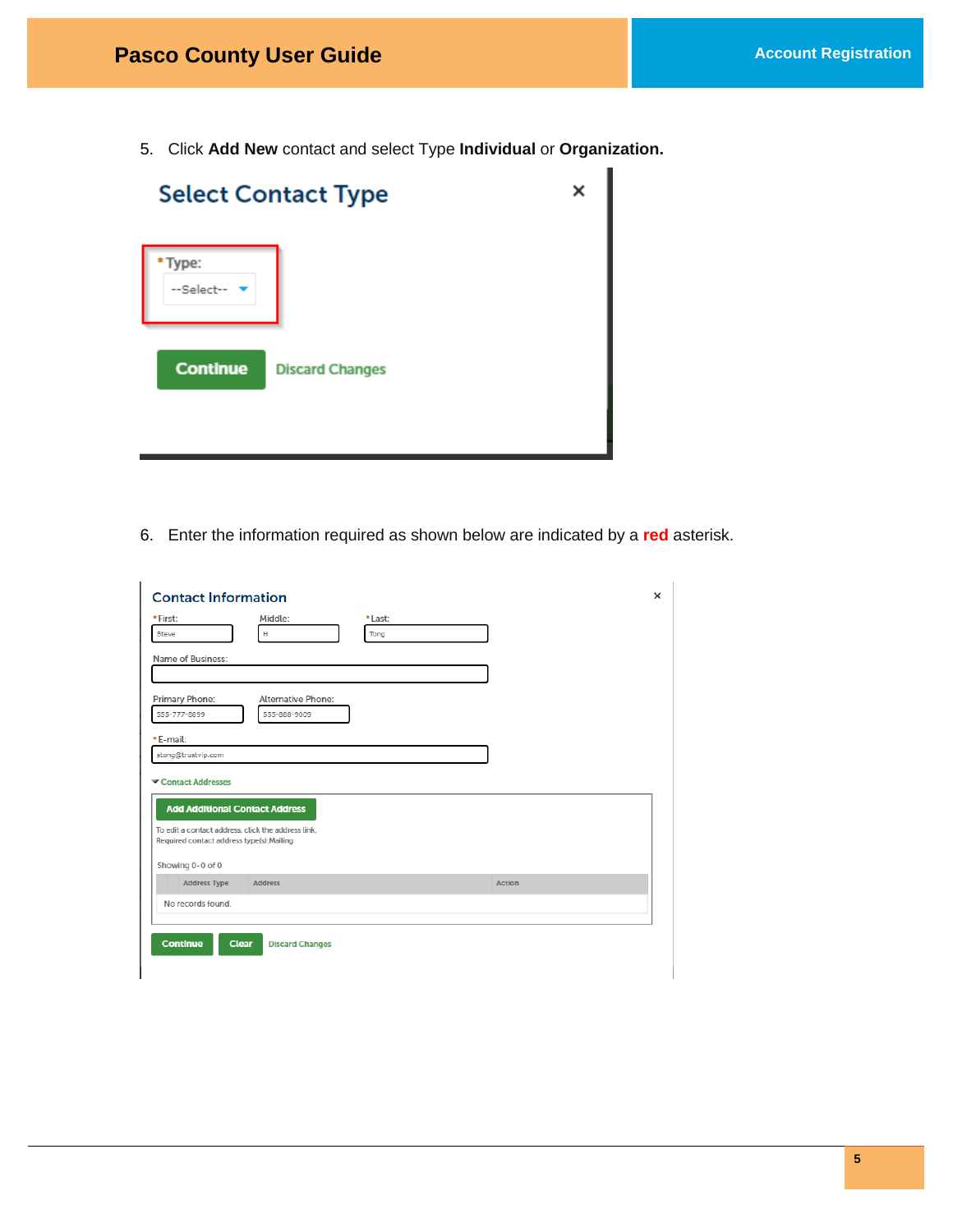7. Select **Add Additional Contact Address** and enter the mailing address

| <b>Contact Information</b>                           |              | $\times$               |
|------------------------------------------------------|--------------|------------------------|
| I<br><b>Contact Address Information</b>              |              | ×                      |
| Address Type:                                        |              |                        |
| Mailing                                              |              |                        |
| * Address Line 1:                                    |              |                        |
| 1234 Address 1                                       |              |                        |
| Address Line 2:                                      |              |                        |
|                                                      |              |                        |
| * City:                                              | * State:     | *ZIP Code:             |
| Clovis                                               | CA           | 93611-                 |
|                                                      |              |                        |
| <b>Save and Close</b><br><b>Save and Add Another</b> | <b>Clear</b> | <b>Discard Changes</b> |
|                                                      |              |                        |
|                                                      |              |                        |

Click **Save and Close** or **Save and Add Another.**

#### 8. Review the information, click **Continue**

| <b>Contact Information</b>                                                                                                                                    |                                        |                 |                              | $\times$ |
|---------------------------------------------------------------------------------------------------------------------------------------------------------------|----------------------------------------|-----------------|------------------------------|----------|
| * First:<br>Steve                                                                                                                                             | Middle:                                | * Last:<br>Tong |                              |          |
| Name of Business:                                                                                                                                             |                                        |                 |                              |          |
| Primary Phone:<br>555-777-8899                                                                                                                                | Alternative Phone:<br>555-888-9009     |                 |                              |          |
| *E-mail:<br>stong@trustvip.com                                                                                                                                |                                        |                 |                              |          |
| Contact Addresses<br><b>Add Additional Contact Address</b><br>To edit a contact address, click the address link,<br>Required contact address type(s): Mailing |                                        |                 |                              |          |
| ✔<br>Showing 1-1 of 1                                                                                                                                         | Contact address added successfully.    |                 |                              |          |
| <b>Address Type</b>                                                                                                                                           | <b>Address</b>                         |                 | Action                       |          |
| Mailing                                                                                                                                                       | 1234 Address 1                         |                 | Actions $\blacktriangledown$ |          |
| <b>Continue</b>                                                                                                                                               | <b>Clear</b><br><b>Discard Changes</b> |                 |                              |          |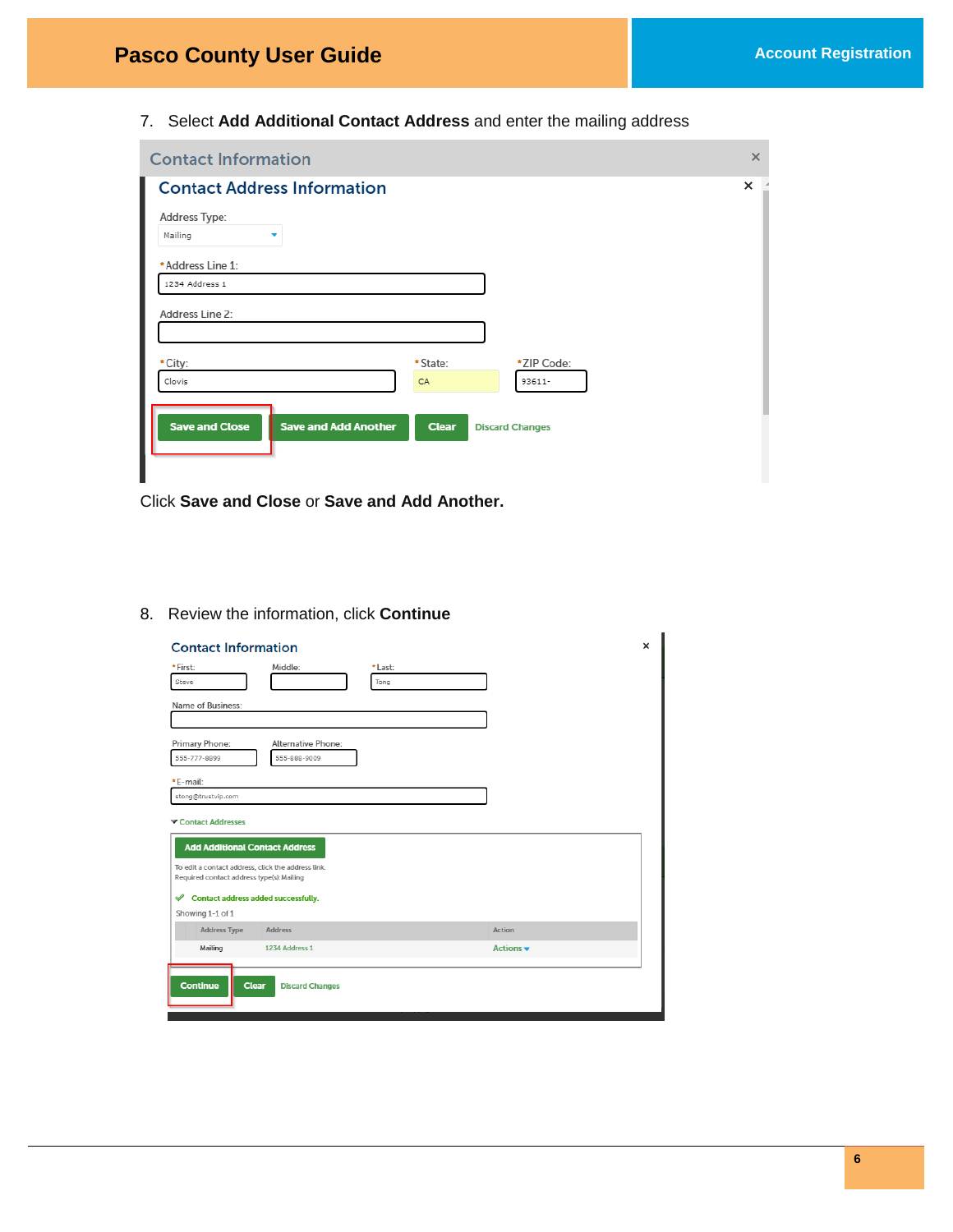9. click **Continue.**

| <b>Contact Information</b>                                                                      |                        |                                  |                              | × |
|-------------------------------------------------------------------------------------------------|------------------------|----------------------------------|------------------------------|---|
| * First:<br>Quay                                                                                | Middle:                | * Last:<br>Tong                  |                              |   |
| Name of Business:                                                                               |                        |                                  |                              |   |
| * Primary Phone:<br>559-709-3118                                                                | Alternative Phone:     |                                  |                              |   |
| *E-mail:<br>email@test.com                                                                      |                        |                                  |                              |   |
| Contact Addresses<br><b>Add Additional Contact Address</b>                                      |                        |                                  |                              |   |
| To edit a contact address, click the address link.<br>Required contact address type(s): Mailing |                        |                                  |                              |   |
| Contact address added successfully.<br>✔<br>Showing 1-1 of 1                                    |                        |                                  |                              |   |
| <b>Address Type</b>                                                                             | Address                |                                  | Action                       |   |
| Mailing                                                                                         | 1234 Address 2         |                                  | Actions $\blacktriangledown$ |   |
| <b>Continue</b><br><b>Clear</b>                                                                 | <b>Discard Changes</b> |                                  |                              |   |
|                                                                                                 |                        | <b>CalTREES   Copyright 2017</b> |                              |   |

10. Confirm your Account Information then click **Continue Registration**.

Account Registration Step 2:<br>Enter/Confirm Your Account Information

| * User Name:                                                                                                                                                                                                                                                | σ              |   | * E-mail Address:     |               |  |  |
|-------------------------------------------------------------------------------------------------------------------------------------------------------------------------------------------------------------------------------------------------------------|----------------|---|-----------------------|---------------|--|--|
| steve                                                                                                                                                                                                                                                       |                |   | stong@trustvip.com1   |               |  |  |
| * Password:                                                                                                                                                                                                                                                 |                |   | *Type Password Again: |               |  |  |
|                                                                                                                                                                                                                                                             |                |   |                       |               |  |  |
| * Enter Security Question:                                                                                                                                                                                                                                  |                | റ | *Answer:              |               |  |  |
| <b>Favor Car</b>                                                                                                                                                                                                                                            |                |   | Porsche 911           |               |  |  |
| *Mobile Phone:                                                                                                                                                                                                                                              |                |   |                       |               |  |  |
| 559-709-3118                                                                                                                                                                                                                                                |                |   |                       |               |  |  |
| <b>Contact Information</b>                                                                                                                                                                                                                                  |                |   |                       |               |  |  |
| Choose how to fill in your contact information.<br><b>Contact added successfully.</b><br>✔<br><b>Steve H Tong</b><br><b>Stevie T</b><br>stong@trustvip.com<br>Home phone:<br><b>Mobile Phone:</b><br>Work Phone: 559-709-3118<br>Fax:<br><b>Edit Remove</b> |                |   |                       |               |  |  |
| Contact Addresses                                                                                                                                                                                                                                           |                |   |                       |               |  |  |
| Showing 1-1 of 1<br><b>Address Type</b>                                                                                                                                                                                                                     | <b>Address</b> |   |                       | <b>Action</b> |  |  |